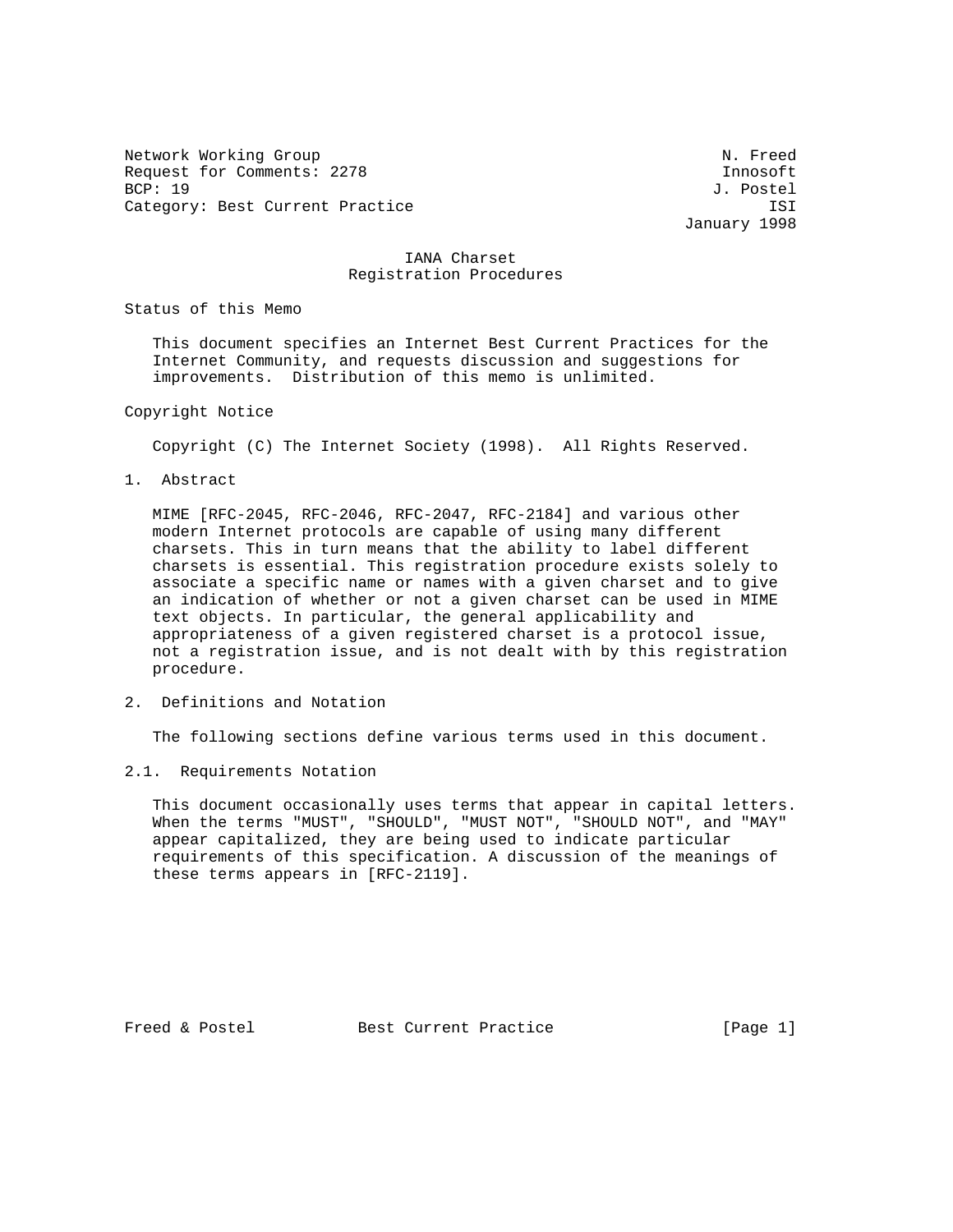# 2.2. Character

 A member of a set of elements used for the organisation, control, or representation of data.

# 2.3. Charset

 The term "charset" (see historical note below) is used here to refer to a method of converting a sequence of octets into a sequence of characters. This conversion may also optionally produce additional control information such as directionality indicators.

 Note that unconditional and unambiguous conversion in the other direction is not required, in that not all characters may be representable by a given charset and a charset may provide more than one sequence of octets to represent a particular sequence of characters.

 This definition is intended to allow charsets to be defined in a variety of different ways, from simple single-table mappings such as US-ASCII to complex table switching methods such as those that use ISO 2022's techniques, to be used as charsets. However, the definition associated with a charset name must fully specify the mapping to be performed. In particular, use of external profiling information to determine the exact mapping is not permitted.

 HISTORICAL NOTE: The term "character set" was originally used in MIME to describe such straightforward schemes as US-ASCII and ISO-8859-1 which consist of a small set of characters and a simple one-to-one mapping from single octets to single characters. Multi-octet character encoding schemes and switching techniques make the situation much more complex. As such, the definition of this term was revised to emphasize both the conversion aspect of the process, and the term itself has been changed to "charset" to emphasize that it is not, after all, just a set of characters. A discussion of these issues as well as specification of standard terminology for use in the IETF appears in RFC 2130.

# 2.4. Coded Character Set

 A Coded Character Set (CCS) is a mapping from a set of abstract characters to a set of integers. Examples of coded character sets are ISO 10646 [ISO-10646], US-ASCII [US-ASCII], and the ISO-8859 series [ISO-8859].

Freed & Postel Best Current Practice [Page 2]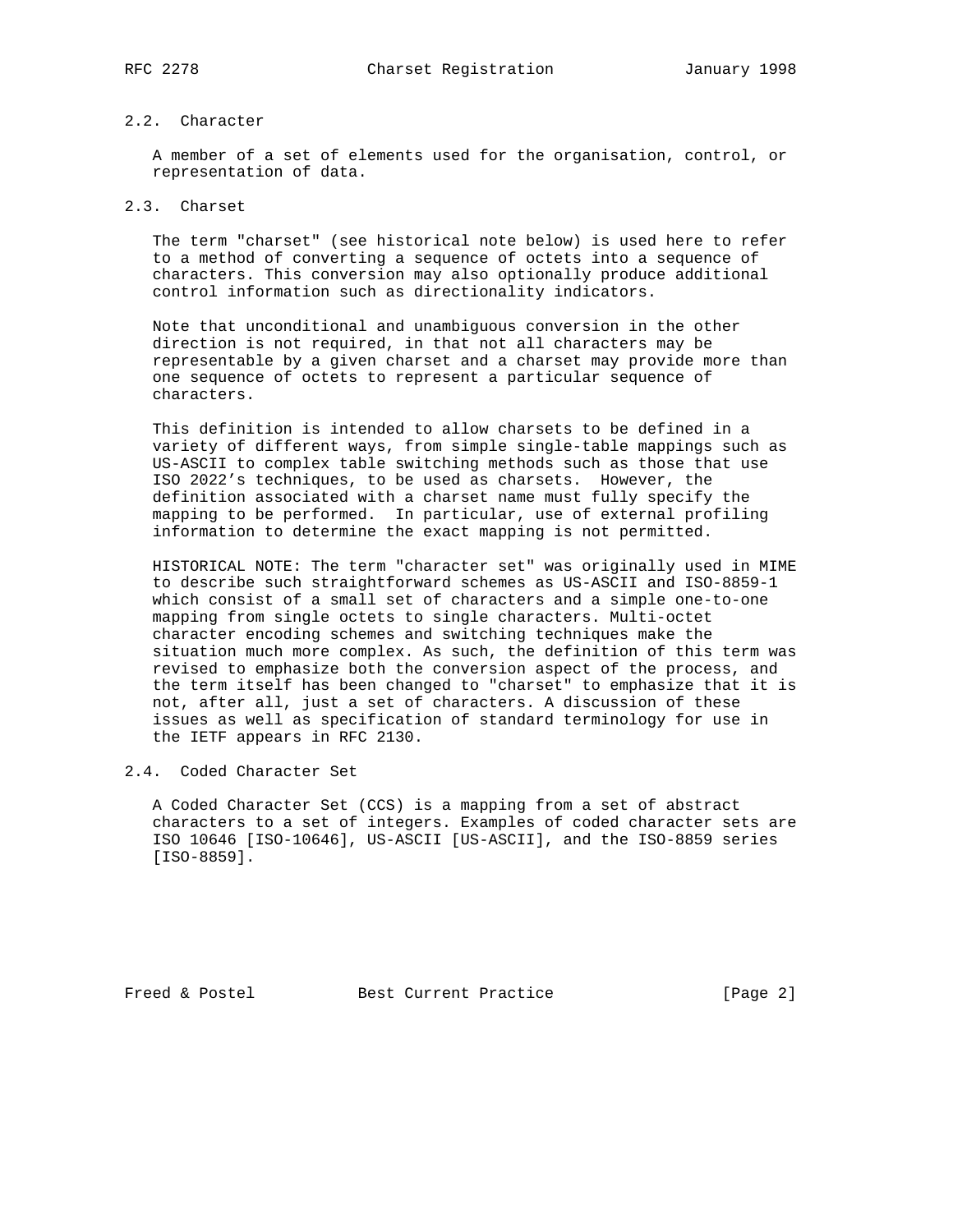### 2.5. Character Encoding Scheme

 A Character Encoding Scheme (CES) is a mapping from a Coded Character Set or several coded character sets to a set of octets. A given CES is typically associated with a single CCS; for example, UTF-8 applies only to ISO 10646.

3. Registration Requirements

 Registered charsets are expected to conform to a number of requirements as described below.

### 3.1. Required Characteristics

 Registered charsets MUST conform to the definition of a "charset" given above. In addition, charsets intended for use in MIME content types under the "text" top-level type must conform to the restrictions on that type described in RFC 2045. All registered charsets MUST note whether or not they are suitable for use in MIME.

 All charsets which are constructed as a composition of a CCS and a CES MUST either include the CCS and CES they are based on in their registration or else cite a definition of their CCS and CES that appears elsewhere.

 All registered charsets MUST be specified in a stable, openly available specification. Registration of charsets whose specifications aren't stable and openly available is forbidden.

# 3.2. New Charsets

 This registration mechanism is not intended to be a vehicle for the definition of entirely new charsets. This is due to the fact that the registration process does NOT contain adequate review mechanisims for such undertakings.

 As such, only charsets defined by other processes and standards bodies, or specific profiles of such charsets, are eligible for registration.

#### 3.3. Naming Requirements

 One or more names MUST be assigned to all registered charsets. Multiple names for the same charset are permitted, but if multiple names are assigned a single primary name for the charset MUST be identified. All other names are considered to be aliases for the primary name and use of the primary name is preferred over use of any of the aliases.

Freed & Postel Best Current Practice [Page 3]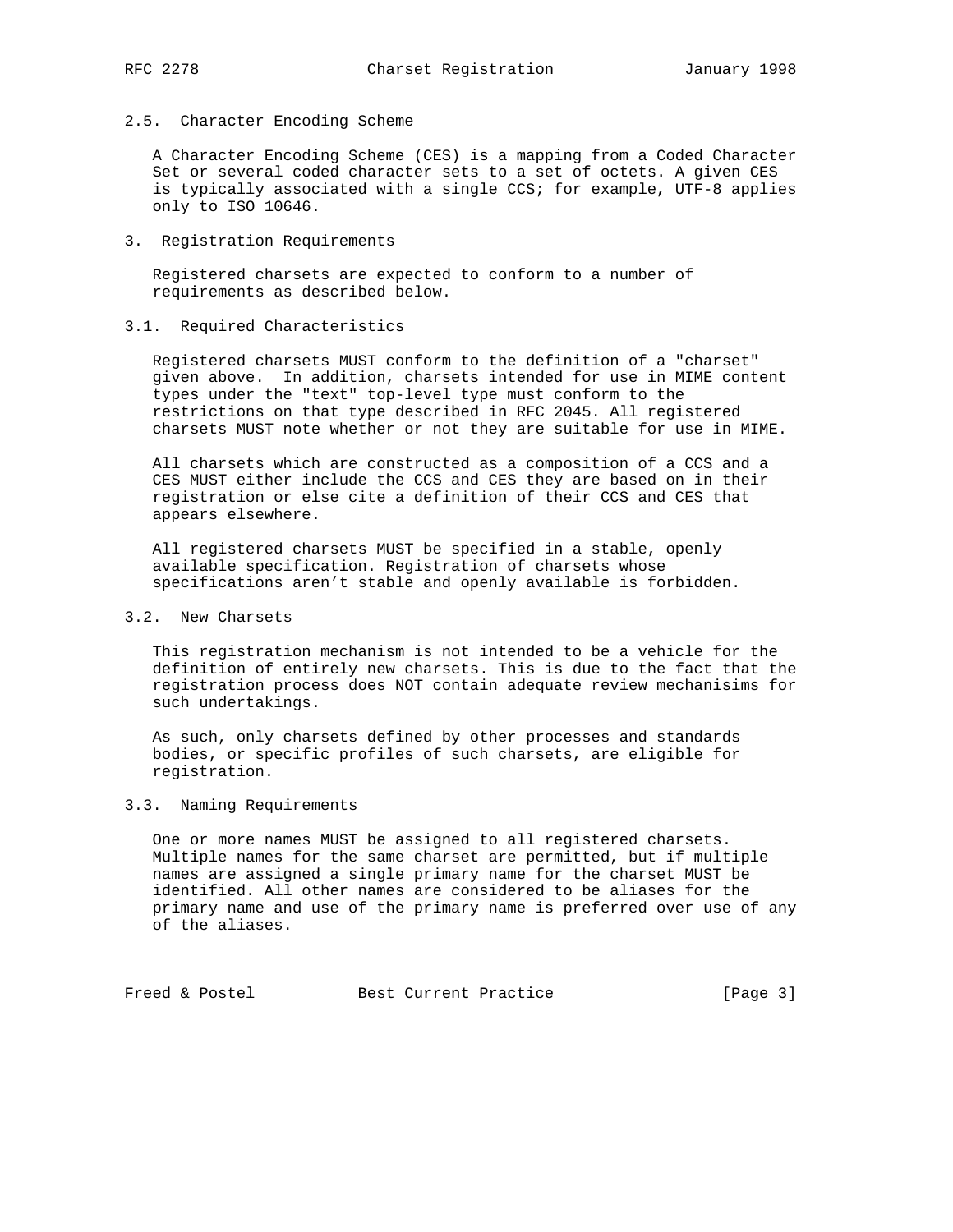Each assigned name MUST uniquely identify a single charset. All charset names MUST be suitable for use as the value of a MIME content type charset parameter and hence MUST conform to MIME parameter value syntax. This applies even if the specific charset being registered is not suitable for use with the "text" media type.

 Finally, charsets being registered for use with the "text" media type MUST have a primary name that conforms to the more restrictive syntax of the charset field in MIME encoded-words [RFC-2047, RFC-2184] and MIME extended parameter values [RFC-2184]. A combined ABNF definition for such names is as follows:

mime-charset = 1\*<Any CHAR except SPACE, CTLs, and cspecials>

| cspecials |  |                                                                                                                         |  |  |  |                                                                        | = "(" / ")" / "<" / ">" / "@" / "," / ";" / ":" / " |
|-----------|--|-------------------------------------------------------------------------------------------------------------------------|--|--|--|------------------------------------------------------------------------|-----------------------------------------------------|
|           |  |                                                                                                                         |  |  |  | _< "> _/ _ " / " _/ _ "   " _/ _ "   " _/ _ " _ " _/ _ " _" _/ _ " * " |                                                     |
|           |  |                                                                                                                         |  |  |  |                                                                        |                                                     |
| CHAR      |  | = <any ascii="" character=""></any>                                                                                     |  |  |  |                                                                        | $: (0-177, 0,-127.)$                                |
| SPACE     |  | = <ascii sp,="" space=""></ascii>                                                                                       |  |  |  |                                                                        | (1, 40, 32.)                                        |
| CTL       |  | = <any ascii="" control<="" td=""><td></td><td></td><td></td><td></td><td><math>: (</math> 0 - 37, 0. - 31.)</td></any> |  |  |  |                                                                        | $: ($ 0 - 37, 0. - 31.)                             |
|           |  | character and DEL>                                                                                                      |  |  |  |                                                                        | (177.127.)                                          |

#### 3.4. Functionality Requirement

 Charsets must function as actual charsets: Registration of things that are better thought of as a transfer encoding, as a media type, or as a collection of separate entities of another type, is not allowed. For example, although HTML could theoretically be thought of as a charset, it is really better thought of as a media type and as such it cannot be registered as a charset.

3.5. Usage and Implementation Requirements

 Use of a large number of charsets in a given protocol may hamper interoperability. However, the use of a large number of undocumented and/or unlabelled charsets hampers interoperability even more.

 A charset should therefore be registered ONLY if it adds significant functionality that is valuable to a large community, OR if it documents existing practice in a large community. Note that charsets registered for the second reason should be explicitly marked as being of limited or specialized use and should only be used in Internet messages with prior bilateral agreement.

3.6. Publication Requirements

 Charset registrations can be published in RFCs, however, RFC publication is not required to register a new charset.

Freed & Postel Best Current Practice [Page 4]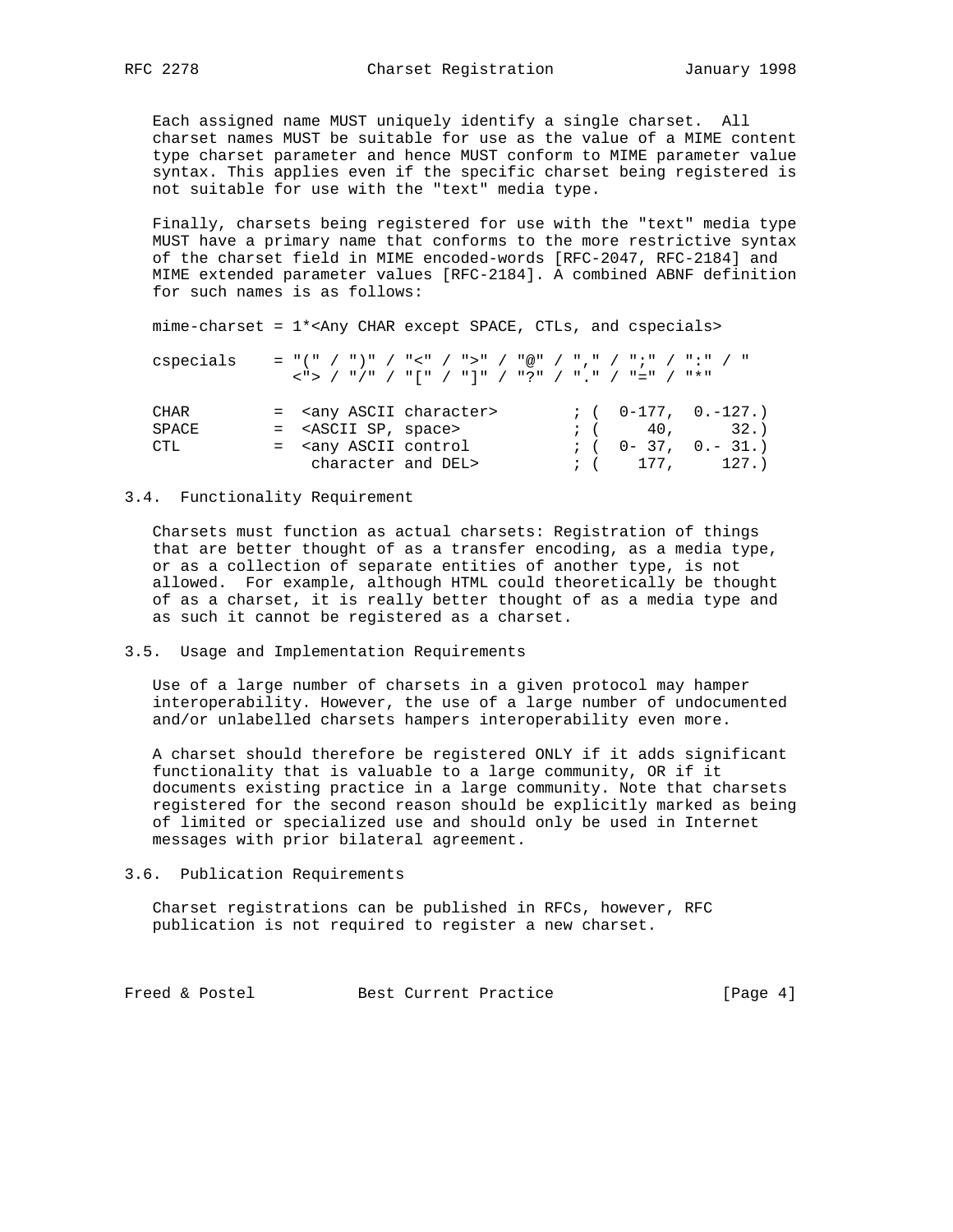The registration of a charset does not imply endorsement, approval, or recommendation by the IANA, IESG, or IETF, or even certification that the specification is adequate. It is expected that applicability statements for particular applications will be published from time to time that recommend implementation of, and support for, charsets that have proven particularly useful in those contexts.

3.7. MIBenum Requirements

 Each registered charset MUST also be assigned a unique enumerated integer value. These "MIBenum" values are defined by and used in the Printer MIB [RFC-1759].

 A MIBenum value for each charset will be assigned by IANA at the time of registration.

4. Registration Procedure

 The following procedure has been implemented by the IANA for review and approval of new charsets. This is not a formal standards process, but rather an administrative procedure intended to allow community comment and sanity checking without excessive time delay.

4.1. Present the Charset to the Community

 Send the proposed charset registration to the "ietf charsets@iana.org" mailing list. This mailing list has been established for the sole purpose of reviewing proposed charset registrations. Proposed charsets are not formally registered and must not be used; the "x-" prefix specified in RFC 2045 can be used until registration is complete.

 The intent of the public posting is to solicit comments and feedback on the definition of the charset and the name chosen for it over a two week period.

4.2. Charset Reviewer

 When the two week period has passed and the registration proposer is convinced that consensus has been achieved, the registration application should be submitted to IANA and the charset reviewer. The charset reviewer, who is appointed by the IETF Applications Area Director(s), either approves the request for registration or rejects it. Rejection may occur because of significant objections raised on the list or objections raised externally. If the charset reviewer considers the registration sufficiently important and controversial, a last call for comments may be issued to the full IETF. The charset

Freed & Postel Best Current Practice [Page 5]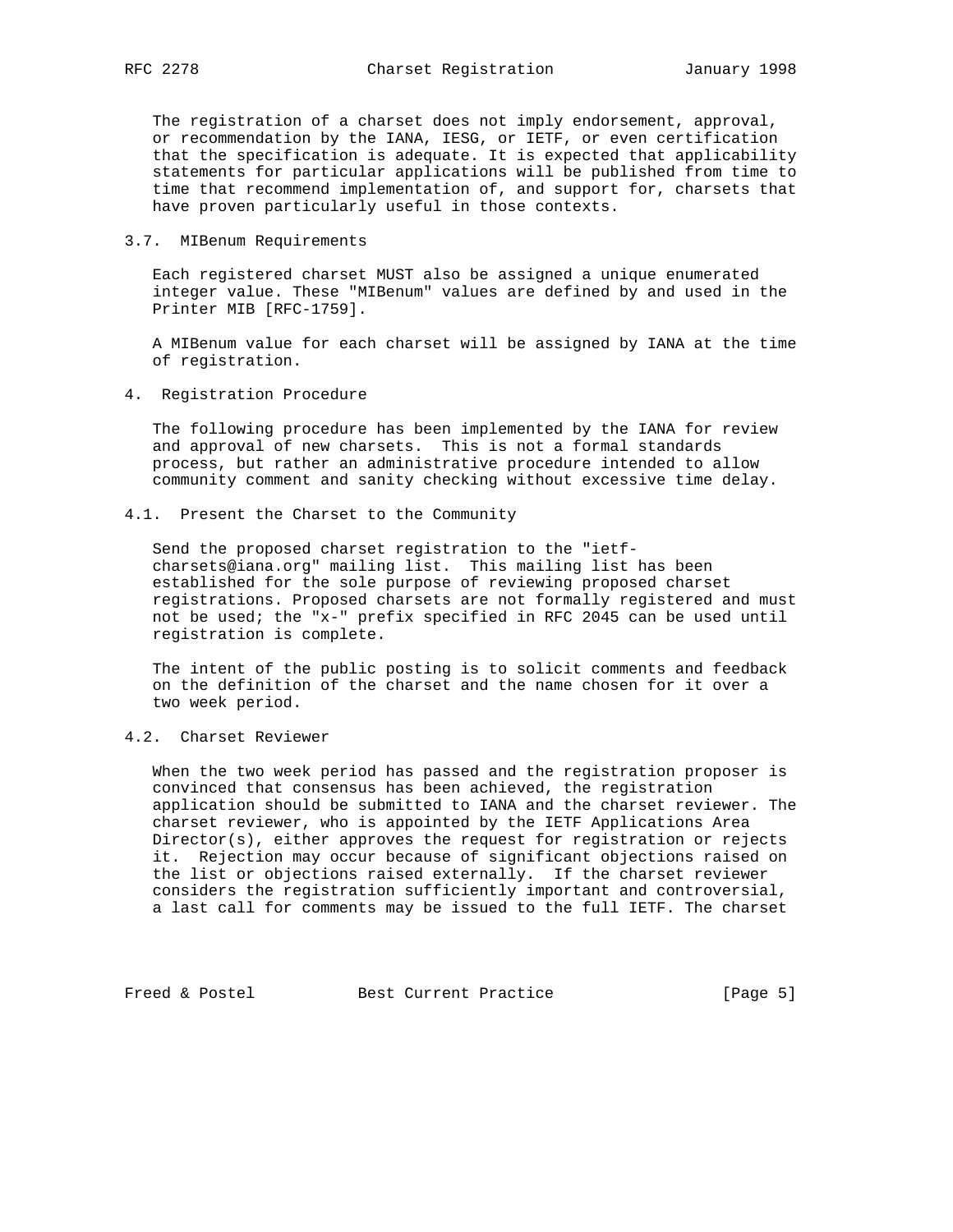reviewer may also recommend standards track processing (before or after registration) when that appears appropriate and the level of specification of the charset is adequate.

 Decisions made by the reviewer must be posted to the ietf-charsets mailing list within 14 days. Decisions made by the reviewer may be appealed to the IESG.

4.3. IANA Registration

 Provided that the charset registration has either passed review or has been successfully appealed to the IESG, the IANA will register the charset, assign a MIBenum value, and make its registration available to the community.

5. Location of Registered Charset List

 Charset registrations will be posted in the anonymous FTP file "ftp://ftp.isi.edu/in-notes/iana/assignments/character-sets" and all registered charsets will be listed in the periodically issued "Assigned Numbers" RFC [currently RFC-1700]. The description of the charset may also be published as an Informational RFC by sending it to "rfc-editor@isi.edu" (please follow the instructions to RFC authors [RFC-2223]).

6. Registration Template

 To: ietf-charsets@iana.org Subject: Registration of new charset

Charset name(s):

 (All names must be suitable for use as the value of a MIME content type parameter.)

Published specification(s):

 (A specification for the charset must be openly available that accurately describes what is being registered. If a charset is defined as a composition of a CCS and a CES then these defintions must either be included or referenced.)

Person & email address to contact for further information: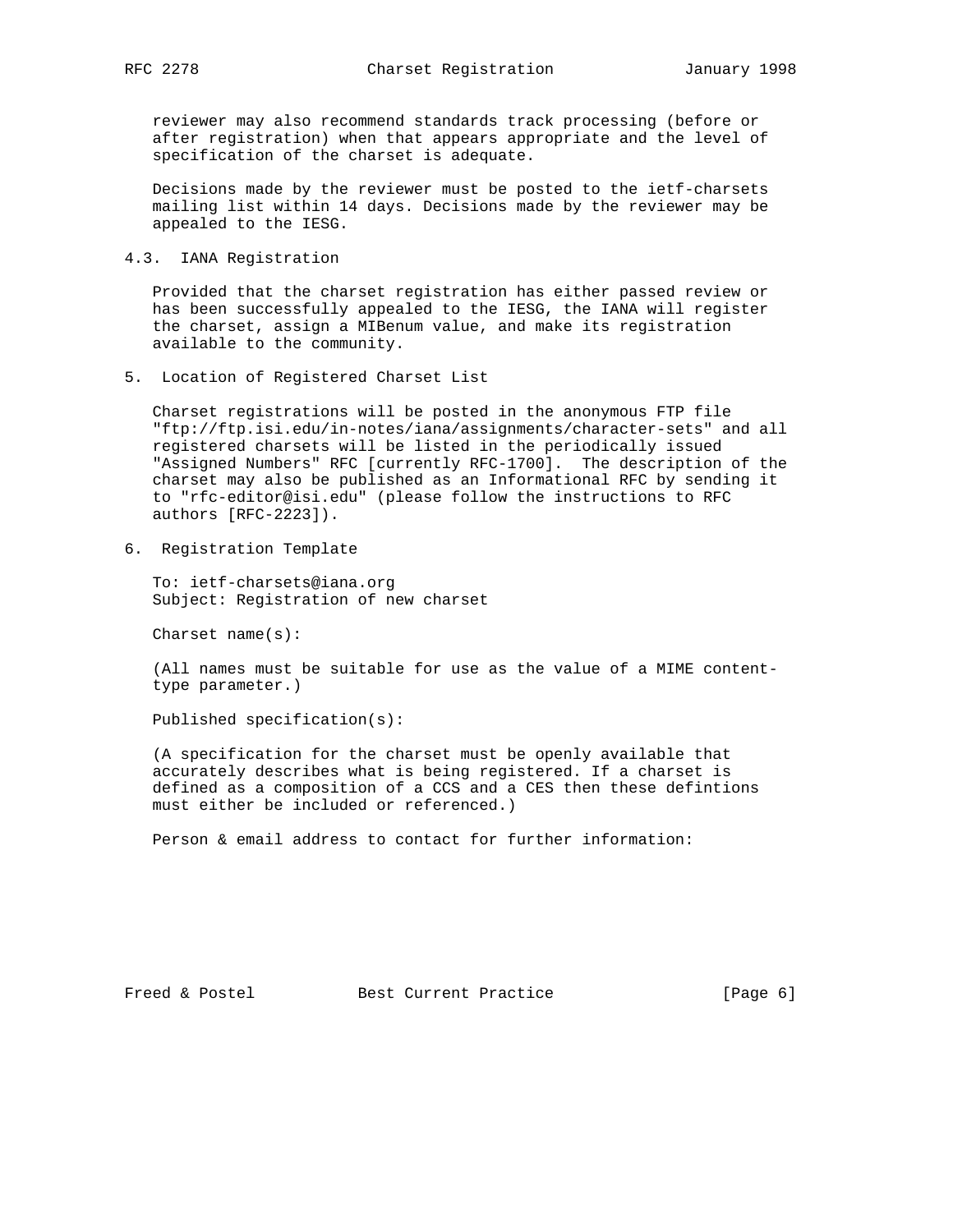# 7. Security Considerations

 This registration procedure is not known to raise any sort of security considerations that are appreciably different from those already existing in the protocols that employ registered charsets.

- 8. References
	- [ISO-2022]

 International Standard -- Information Processing -- Character Code Structure and Extension Techniques, ISO/IEC 2022:1994, 4th ed.

[ISO-8859]

 International Standard -- Information Processing -- 8-bit Single-Byte Coded Graphic Character Sets - Part 1: Latin Alphabet No. 1, ISO 8859-1:1987, 1st ed. - Part 2: Latin Alphabet No. 2, ISO 8859-2:1987, 1st ed. - Part 3: Latin Alphabet No. 3, ISO 8859-3:1988, 1st ed. - Part 4: Latin Alphabet No. 4, ISO 8859-4:1988, 1st ed. - Part 5: Latin/Cyrillic Alphabet, ISO 8859-5:1988, 1st ed. - Part 6: Latin/Arabic Alphabet, ISO 8859-6:1987, 1st ed. - Part 7: Latin/Greek Alphabet, ISO 8859-7:1987, 1st ed. - Part 8: Latin/Hebrew Alphabet, ISO 8859-8:1988, 1st ed. - Part 9: Latin Alphabet No. 5, ISO/IEC 8859-9:1989, 1st ed. International Standard -- Information Technology -- 8-bit Single-Byte Coded Graphic Character Sets - Part 10: Latin Alphabet No. 6, ISO/IEC 8859-10:1992, 1st ed.

# [ISO-10646]

 ISO/IEC 10646-1:1993(E), "Information technology -- Universal Multiple-Octet Coded Character Set (UCS) -- Part 1: Architecture and Basic Multilingual Plane", JTC1/SC2, 1993.

#### [RFC-2048]

 Freed, N., Klensin, J., and J. Postel, "Multipurpose Internet Mail Extensions (MIME) Part Four: Registration Procedures", RFC 2048, November 1996.

#### [RFC-1700]

```
 Reynolds, J., and J. Postel, "Assigned Numbers", STD 2, RFC
1700, October 1994.
```
Freed & Postel Best Current Practice [Page 7]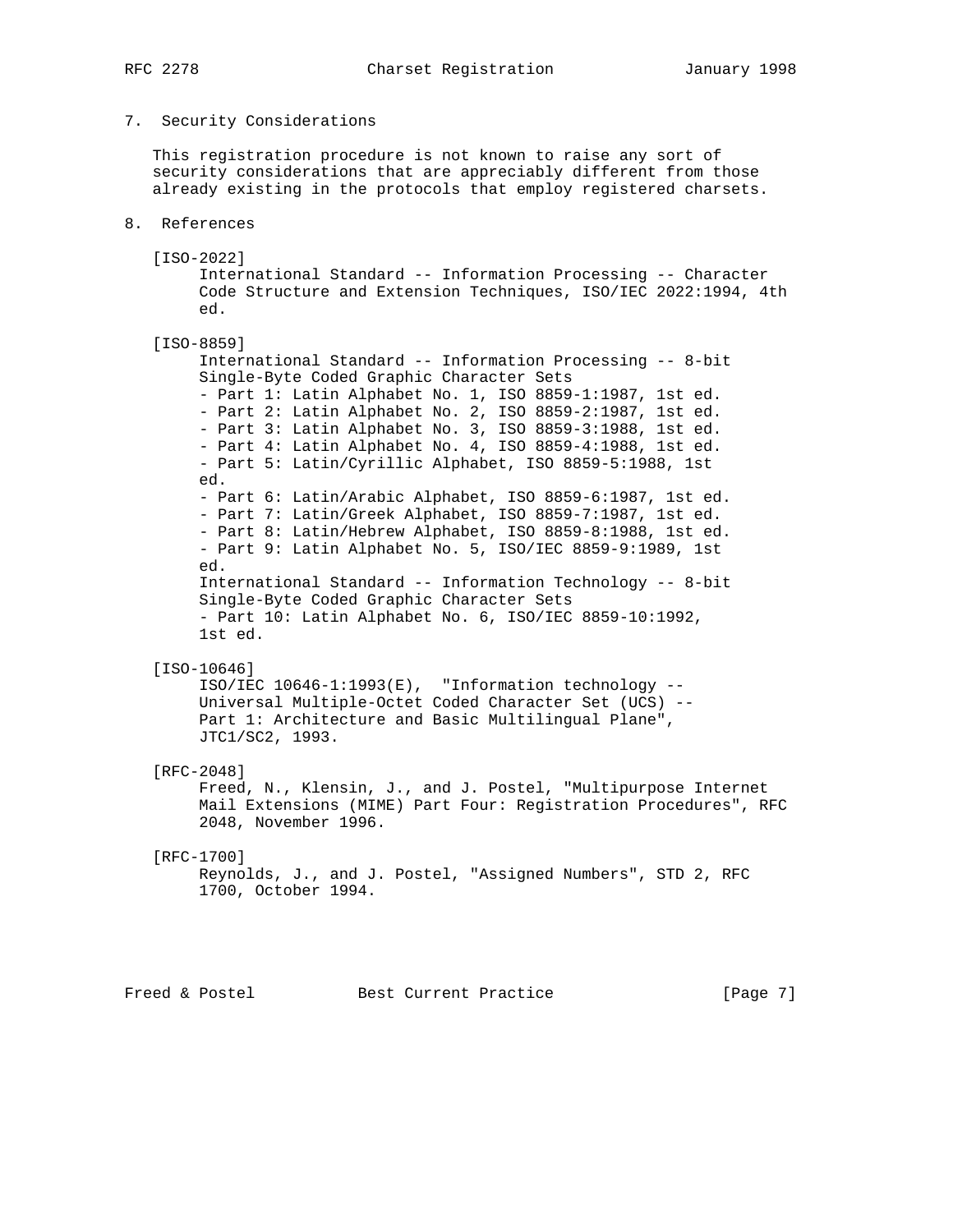[RFC-1759]

 Smith, R., Wright, F., Hastings, T., Zilles, S., and J. Gyllenskog, "Printer MIB", RFC 1759, March 1995.

#### [RFC-2045]

 Freed, N., and N. Borenstein, "Multipurpose Internet Mail Extensions (MIME) Part One: Format of Internet Message Bodies", RFC 2045, November 1996.

#### [RFC-2046]

 Freed, N., and N. Borenstein, "Multipurpose Internet Mail Extensions (MIME) Part Two: Media Types", RFC 2046, November 1996.

#### [RFC-2047]

 Moore, K., "Multipurpose Internet Mail Extensions (MIME) Part Three: Representation of Non-Ascii Text in Internet Message Headers", RFC 2047, November 1996.

#### [RFC-2119]

 Bradner, S., "Key words for use in RFCs to Indicate Requirement Levels", BCP 14, RFC 2119, March 1997.

#### [RFC-2130]

 Weider, C., Preston, C., Simonsen, K., Alvestrand, H., Atkinson, R., Crispin, M., and P. Svanberg, "Report from the IAB Character Set Workshop", RFC 2130, April 1997.

## [RFC-2184]

 Freed, N., and K. Moore, "MIME Parameter Value and Encoded Word Extensions: Character Sets, Languages, and Continuations", RFC 2184, August 1997.

#### [US-ASCII]

 Coded Character Set -- 7-Bit American Standard Code for Information Interchange, ANSI X3.4-1986.

Freed & Postel Best Current Practice [Page 8]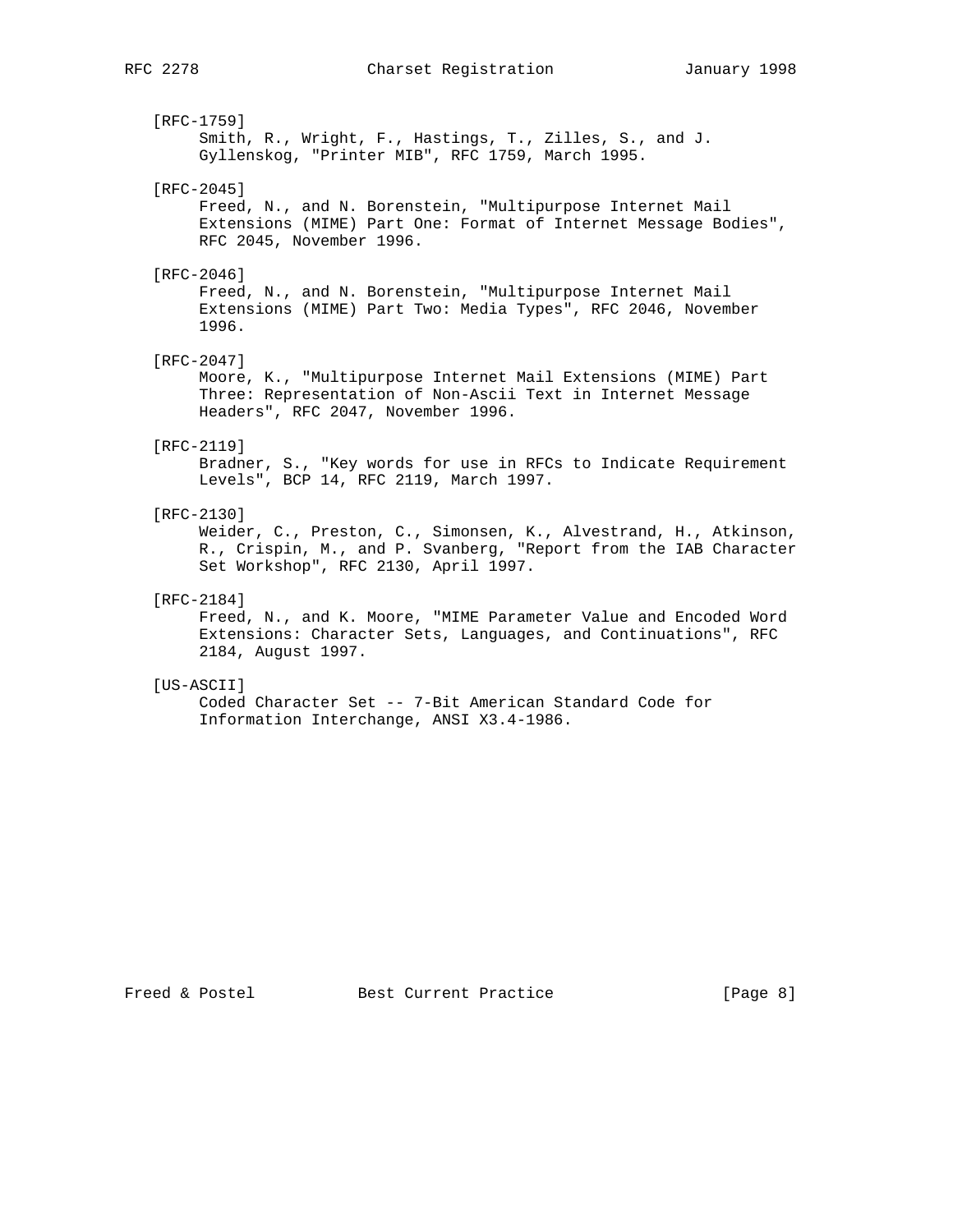# RFC 2278 Charset Registration January 1998

9. Authors' Addresses

 Ned Freed Innosoft International, Inc. 1050 Lakes Drive West Covina, CA 91790 USA

 Phone: +1 626 919 3600 Fax: +1 626 919 3614 EMail: ned.freed@innosoft.com

 Jon Postel USC/Information Sciences Institute 4676 Admiralty Way Marina del Rey, CA 90292 USA

 Phone: +1 310 822 1511 Fax: +1 310 823 6714 EMail: Postel@ISI.EDU

Freed & Postel Best Current Practice [Page 9]